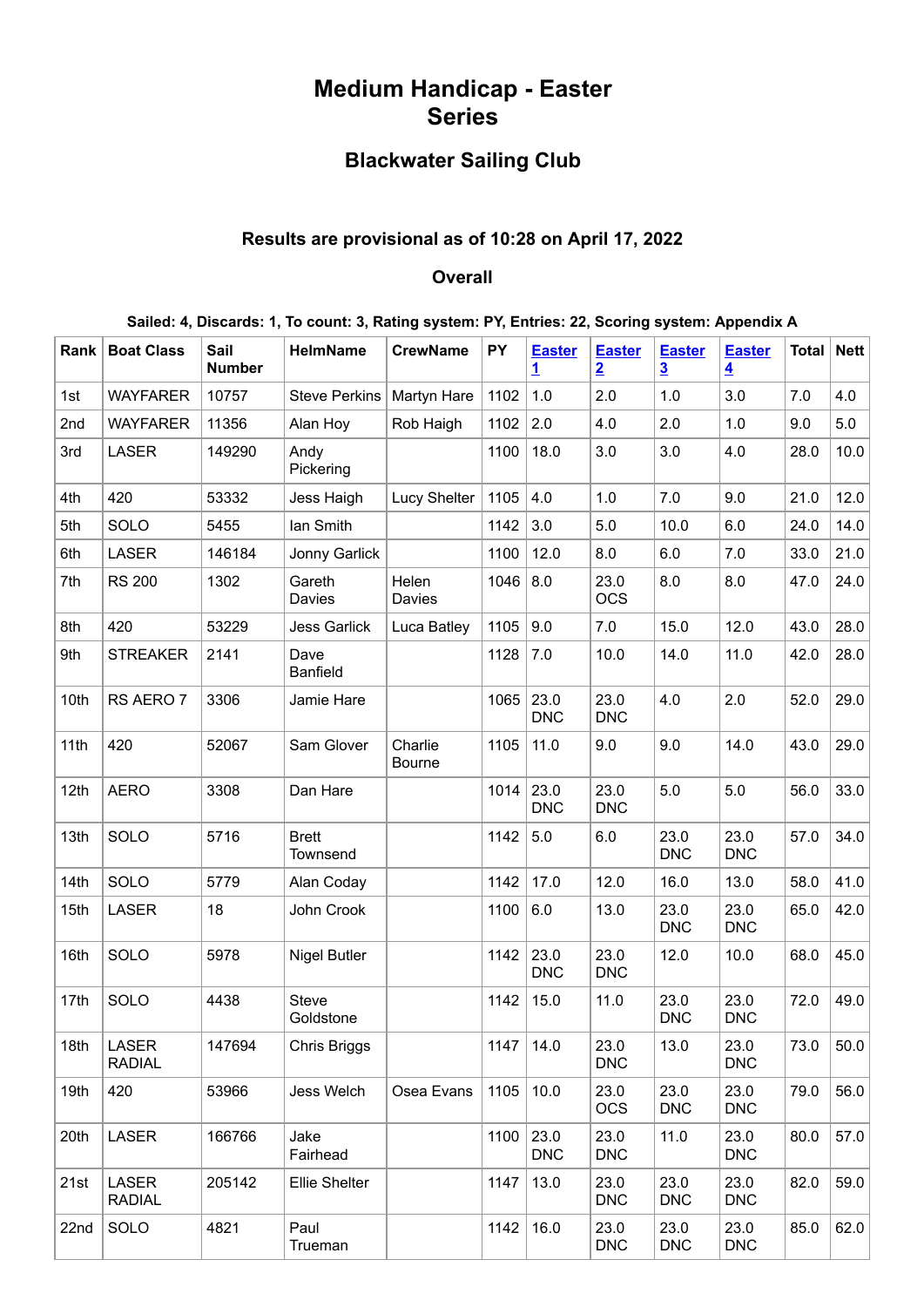## **Easter 1 - 15th April 2022 at 11:00**

<span id="page-1-0"></span>

| Rank           | <b>Boat Class</b>             | Sail<br><b>Number</b> | <b>HelmName</b>           | <b>CrewName</b>          | PY   |      | Start   Finish | <b>Elapsed</b> | <b>Corrected</b> | <b>Points</b> |
|----------------|-------------------------------|-----------------------|---------------------------|--------------------------|------|------|----------------|----------------|------------------|---------------|
| 1              | <b>WAYFARER</b>               | 10757                 | <b>Steve Perkins</b>      | Martyn Hare              | 1102 | 1135 | 12:19:33       | 0:44:33        | 0:40:26          | 1.0           |
| $\overline{c}$ | <b>WAYFARER</b>               | 11356                 | Alan Hoy                  | Rob Haigh                | 1102 | 1135 | 12:20:30       | 0:45:30        | 0:41:17          | 2.0           |
| 3              | SOLO                          | 5455                  | lan Smith                 |                          | 1142 | 1135 | 12:22:58       | 0:47:58        | 0:42:00          | 3.0           |
| $\overline{4}$ | 420                           | 53332                 | Jess Haigh                | <b>Lucy Shelter</b>      | 1105 | 1135 | 12:21:32       | 0:46:32        | 0:42:07          | 4.0           |
| 5              | SOLO                          | 5716                  | <b>Brett</b><br>Townsend  |                          | 1142 | 1135 | 12:23:20       | 0:48:20        | 0:42:19          | 5.0           |
| 6              | <b>LASER</b>                  | 18                    | John Crook                |                          | 1100 | 1135 | 12:21:43       | 0:46:43        | 0:42:28          | 6.0           |
| $\overline{7}$ | <b>STREAKER</b>               | 2141                  | Dave Banfield             |                          | 1128 | 1135 | 12:23:00       | 0:48:00        | 0:42:33          | 7.0           |
| 8              | <b>RS 200</b>                 | 1302                  | <b>Gareth Davies</b>      | <b>Helen Davies</b>      | 1046 | 1135 | 12:19:42       | 0:44:42        | 0:42:44          | 8.0           |
| 9              | 420                           | 53229                 | <b>Jess Garlick</b>       | Luca Batley              | 1105 | 1135 | 12:22:37       | 0:47:37        | 0:43:06          | 9.0           |
| 10             | 420                           | 53966                 | Jess Welch                | Osea Evans               | 1105 | 1135 | 12:23:06       | 0:48:06        | 0:43:32          | 10.0          |
| 11             | 420                           | 52067                 | Sam Glover                | Charlie<br><b>Bourne</b> | 1105 | 1135 | 12:23:21       | 0:48:21        | 0:43:45          | 11.0          |
| 12             | <b>LASER</b>                  | 146184                | Jonny Garlick             |                          | 1100 | 1135 | 12:23:16       | 0:48:16        | 0:43:53          | 12.0          |
| 13             | <b>LASER</b><br><b>RADIAL</b> | 205142                | <b>Ellie Shelter</b>      |                          | 1147 | 1135 | 12:25:24       | 0:50:24        | 0:43:56          | 13.0          |
| 14             | <b>LASER</b><br><b>RADIAL</b> | 147694                | Chris Briggs              |                          | 1147 | 1135 | 12:25:36       | 0:50:36        | 0:44:07          | 14.0          |
| 15             | SOLO                          | 4438                  | <b>Steve</b><br>Goldstone |                          | 1142 | 1135 | 12:25:34       | 0:50:34        | 0:44:17          | 15.0          |
| 16             | SOLO                          | 4821                  | Paul Trueman              |                          | 1142 | 1135 | 12:26:28       | 0:51:28        | 0:45:04          | 16.0          |
| 17             | SOLO                          | 5779                  | Alan Coday                |                          | 1142 | 1135 | 12:26:29       | 0:51:29        | 0:45:05          | 17.0          |
| 18             | <b>LASER</b>                  | 149290                | Andy<br>Pickering         |                          | 1100 | 1135 | 12:26:05       | 0:51:05        | 0:46:26          | 18.0          |
| 19             | RS AERO 7                     | 3306                  | Jamie Hare                |                          | 1065 |      |                | <b>DNC</b>     |                  | 23.0          |
| 19             | <b>AERO</b>                   | 3308                  | Dan Hare                  |                          | 1014 |      |                | <b>DNC</b>     |                  | 23.0          |
| 19             | SOLO                          | 5978                  | <b>Nigel Butler</b>       |                          | 1142 |      |                | <b>DNC</b>     |                  | 23.0          |
| 19             | LASER                         | 166766                | Jake Fairhead             |                          | 1100 |      |                | <b>DNC</b>     |                  | 23.0          |

### **Start: Start 1, Finishes: Place**

### **Easter 2 - 15th April 2022 at 11:00**

<span id="page-1-1"></span>

|      | 000 - 000 - 000 - 000 - 000 - 000 - 000 |                       |                          |                 |           |       |                  |                |           |               |  |  |  |
|------|-----------------------------------------|-----------------------|--------------------------|-----------------|-----------|-------|------------------|----------------|-----------|---------------|--|--|--|
| Rank | <b>Boat Class</b>                       | Sail<br><b>Number</b> | <b>HelmName</b>          | <b>CrewName</b> | <b>PY</b> | Start | Finish           | <b>Elapsed</b> | Corrected | <b>Points</b> |  |  |  |
|      | 420                                     | 53332                 | Jess Haigh               | Lucy Shelter    | 1105      | 1237  | 13:16:57         | 0:39:57        | 0:36:09   | 1.0           |  |  |  |
| 2    | <b>WAYFARER</b>                         | 10757                 | <b>Steve Perkins</b>     | Martyn Hare     | 1102      | 1237  | 13:17:41         | 0:40:41        | 0:36:55   | 2.0           |  |  |  |
| 3    | <b>LASER</b>                            | 149290                | Andy<br>Pickering        |                 | 1100      | 1237  | 13:17:51         | 0:40:51        | 0:37:08   | 3.0           |  |  |  |
| 4    | <b>WAYFARER</b>                         | 11356                 | Alan Hoy                 | Rob Haigh       | 1102      | 1237  | 13:18:06 0:41:06 |                | 0:37:18   | 4.0           |  |  |  |
| 5    | <b>SOLO</b>                             | 5455                  | lan Smith                |                 | 1142      | 1237  | 13:19:50         | 0:42:50        | 0:37:30   | 5.0           |  |  |  |
| 6    | <b>SOLO</b>                             | 5716                  | <b>Brett</b><br>Townsend |                 | 1142      | 1237  | 13:20:22         | 0:43:22        | 0:37:58   | 6.0           |  |  |  |
|      | 420                                     | 53229                 | <b>Jess Garlick</b>      | Luca Batley     | 1105      | 1237  | 13:19:32         | 0:42:32        | 0:38:30   | 7.0           |  |  |  |

#### **Start: Start 1, Finishes: Place**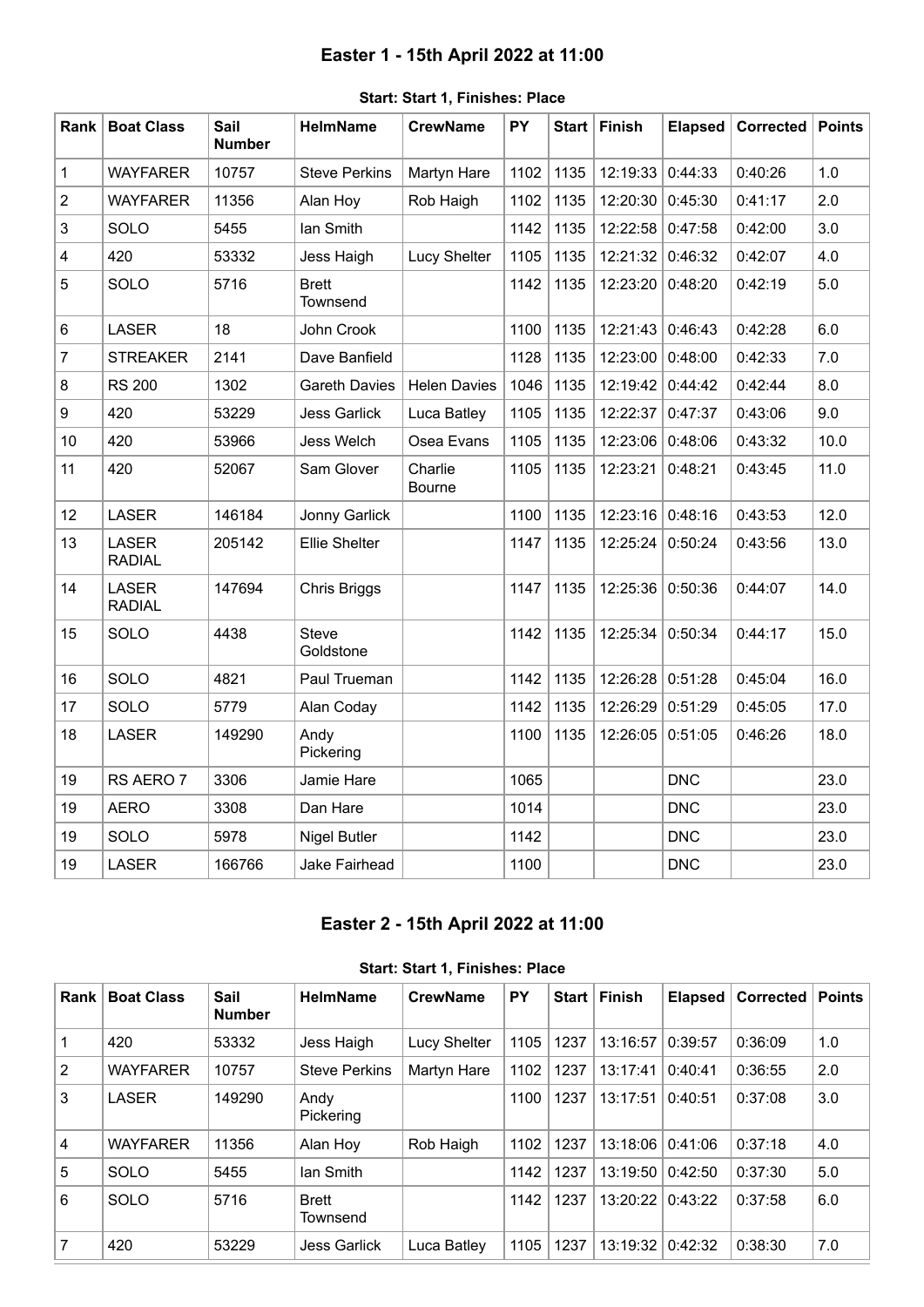| <b>Rank</b> | <b>Boat Class</b>             | Sail<br><b>Number</b> | <b>HelmName</b>           | <b>CrewName</b>          | <b>PY</b> |      | Start   Finish   | <b>Elapsed</b> | Corrected | <b>Points</b> |
|-------------|-------------------------------|-----------------------|---------------------------|--------------------------|-----------|------|------------------|----------------|-----------|---------------|
| 8           | <b>LASER</b>                  | 146184                | Jonny Garlick             |                          | 1100      | 1237 | 13:19:23         | 0:42:23        | 0:38:32   | 8.0           |
| 9           | 420                           | 52067                 | Sam Glover                | Charlie<br><b>Bourne</b> | 1105      | 1237 | 13:19:49 0:42:49 |                | 0:38:45   | 9.0           |
| 10          | <b>STREAKER</b>               | 2141                  | Dave Banfield             |                          | 1128      | 1237 | 13:20:51         | 0:43:51        | 0:38:52   | 10.0          |
| 11          | SOLO                          | 4438                  | <b>Steve</b><br>Goldstone |                          | 1142      | 1237 | 13:22:52         | 0:45:52        | 0:40:10   | 11.0          |
| 12          | SOLO                          | 5779                  | Alan Coday                |                          | 1142      | 1237 | 13:24:15         | 0:47:15        | 0:41:22   | 12.0          |
| 13          | <b>LASER</b>                  | 18                    | John Crook                |                          | 1100      | 1237 | 13:26:17         | 0:49:17        | 0:44:48   | 13.0          |
| 14          | <b>RS 200</b>                 | 1302                  | <b>Gareth Davies</b>      | <b>Helen Davies</b>      | 1046      | 1237 | 13:16:47         | <b>OCS</b>     |           | 23.0          |
| 14          | RS AERO 7                     | 3306                  | Jamie Hare                |                          | 1065      |      |                  | <b>DNC</b>     |           | 23.0          |
| 14          | <b>AERO</b>                   | 3308                  | Dan Hare                  |                          | 1014      |      |                  | <b>DNC</b>     |           | 23.0          |
| 14          | SOLO                          | 5978                  | <b>Nigel Butler</b>       |                          | 1142      |      |                  | <b>DNC</b>     |           | 23.0          |
| 14          | <b>LASER</b><br><b>RADIAL</b> | 147694                | Chris Briggs              |                          | 1147      |      |                  | <b>DNC</b>     |           | 23.0          |
| 14          | 420                           | 53966                 | Jess Welch                | Osea Evans               | 1105      | 1237 | 13:19:57         | <b>OCS</b>     |           | 23.0          |
| 14          | <b>LASER</b>                  | 166766                | Jake Fairhead             |                          | 1100      |      |                  | <b>DNC</b>     |           | 23.0          |
| 14          | <b>LASER</b><br><b>RADIAL</b> | 205142                | <b>Ellie Shelter</b>      |                          | 1147      |      |                  | <b>DNC</b>     |           | 23.0          |
| 14          | SOLO                          | 4821                  | Paul Trueman              |                          | 1142      |      |                  | <b>DNC</b>     |           | 23.0          |

## **Easter 3 - 16th April 2022 at 11:30**

### **Start: Start 1, Finishes: Place**

<span id="page-2-0"></span>

| Rank           | <b>Boat Class</b>             | <b>Sail</b><br><b>Number</b> | <b>HelmName</b>      | <b>CrewName</b>          | PY   |      | Start Finish | <b>Elapsed</b> | <b>Corrected</b> | <b>Points</b> |
|----------------|-------------------------------|------------------------------|----------------------|--------------------------|------|------|--------------|----------------|------------------|---------------|
| $\mathbf 1$    | <b>WAYFARER</b>               | 10757                        | <b>Steve Perkins</b> | Martyn Hare              | 1102 | 1148 | 12:47:30     | 0:59:30        | 0:54:00          | 1.0           |
| $\overline{c}$ | <b>WAYFARER</b>               | 11356                        | Alan Hoy             | Rob Haigh                | 1102 | 1148 | 12:48:18     | 1:00:18        | 0:54:43          | 2.0           |
| 3              | <b>LASER</b>                  | 149290                       | Andy<br>Pickering    |                          | 1100 | 1148 | 12:49:09     | 1:01:09        | 0:55:35          | 3.0           |
| 4              | RS AERO 7                     | 3306                         | Jamie Hare           |                          | 1065 | 1148 | 12:47:44     | 0:59:44        | 0:56:05          | 4.0           |
| $\overline{5}$ | <b>AERO</b>                   | 3308                         | Dan Hare             |                          | 1014 | 1148 | 12:46:20     | 0:58:20        | 0:57:32          | 5.0           |
| 6              | <b>LASER</b>                  | 146184                       | Jonny Garlick        |                          | 1100 | 1148 | 12:51:31     | 1:03:31        | 0:57:45          | 6.0           |
| $\overline{7}$ | 420                           | 53332                        | Jess Haigh           | Lucy Shelter             | 1105 | 1148 | 12:51:53     | 1:03:53        | 0:57:49          | 7.0           |
| 8              | <b>RS 200</b>                 | 1302                         | <b>Gareth Davies</b> | <b>Helen Davies</b>      | 1046 | 1148 | 12:48:36     | 1:00:36        | 0:57:56          | 8.0           |
| 9              | 420                           | 52067                        | Sam Glover           | Charlie<br><b>Bourne</b> | 1105 | 1148 | 12:52:15     | 1:04:15        | 0:58:09          | 9.0           |
| 10             | SOLO                          | 5455                         | lan Smith            |                          | 1142 | 1148 | 12:54:43     | 1:06:43        | 0:58:25          | 10.0          |
| 11             | <b>LASER</b>                  | 166766                       | Jake Fairhead        |                          | 1100 | 1148 | 12:53:57     | 1:05:57        | 0:59:57          | 11.0          |
| 12             | SOLO                          | 5978                         | <b>Nigel Butler</b>  |                          | 1142 | 1148 | 12:56:45     | 1:08:45        | 1:00:12          | 12.0          |
| 13             | <b>LASER</b><br><b>RADIAL</b> | 147694                       | Chris Briggs         |                          | 1147 | 1148 | 12:57:55     | 1:09:55        | 1:00:57          | 13.0          |
| 14             | <b>STREAKER</b>               | 2141                         | Dave Banfield        |                          | 1128 | 1148 | 12:57:11     | 1:09:11        | 1:01:20          | 14.0          |
| 15             | 420                           | 53229                        | <b>Jess Garlick</b>  | Luca Batley              | 1105 | 1148 | 12:59:00     | 1:11:00        | 1:04:15          | 15.0          |
| 16             | SOLO                          | 5779                         | Alan Coday           |                          | 1142 | 1148 | 130300       | 1:15:00        | 1:05:40          | 16.0          |